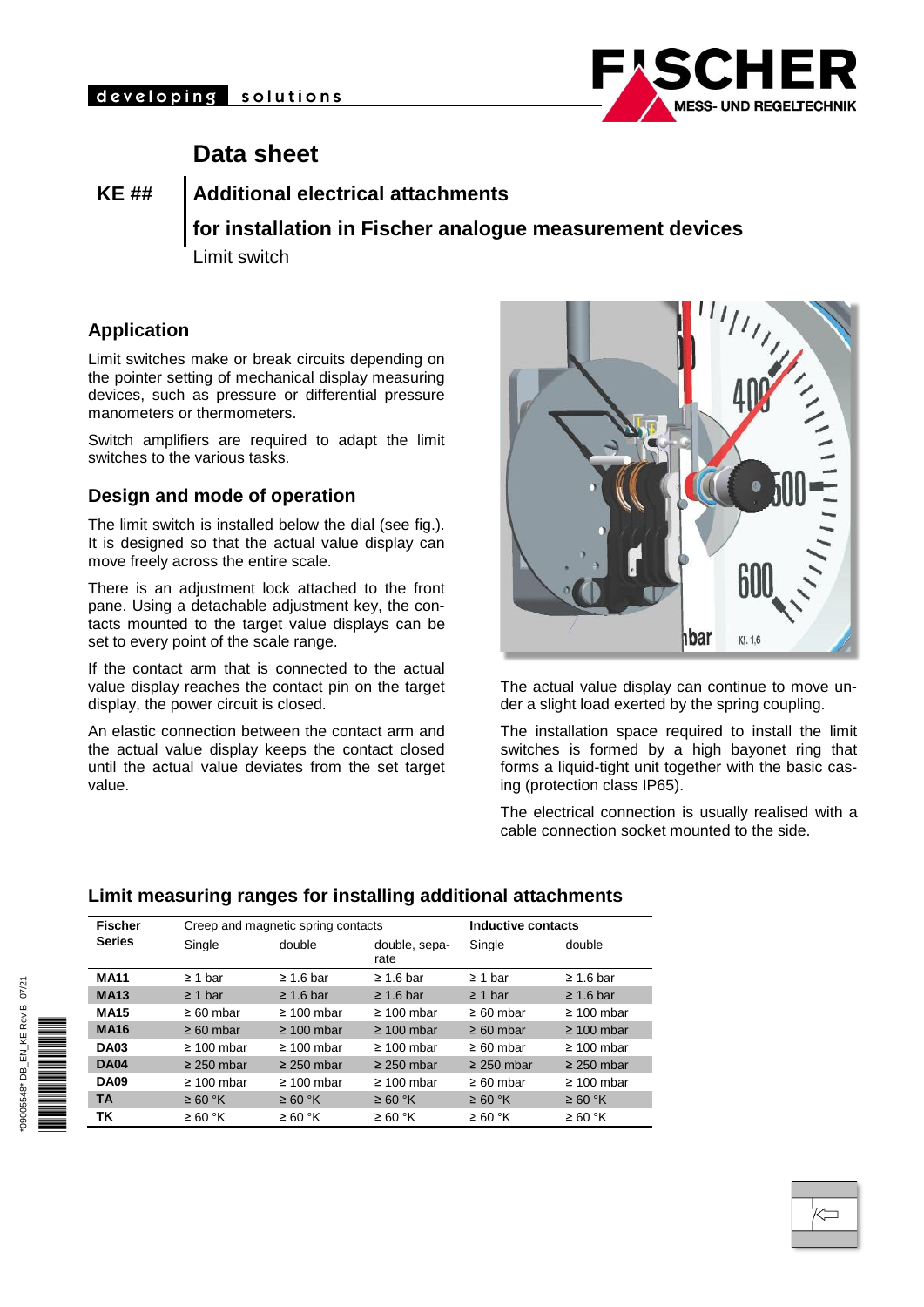

## **Creep contact**



- 1 Ruby bearing jewels
- 2 Spiral springs
- 3 Protective earth connection
- 4 Contact foot
- 5 Electrical connection
- 6 Front plate
- 7 Type plate
- 8 Type plate screws
- 9 Adjustment pin
- 10 Red target value display
- 11 Contact pins
- 12 Carrier arm
- 13 Contact arm with leaf spring
- 14 Drive pin of the actual value display

In the case of creep contacts, the speed with which the contacts meet is only determined by the time change of the actual value display. Switching is realised when the target and actual value displays match. Creep contacts must be used if precise switching is required for small switching hystereses. A precondition for their use is vibration-free attachment of the measuring device (contact bounce).

The switching capacity is less than that of magnetic spring contacts. Creep contacts cannot be installed in devices with damping liquid.

## **Magnetic spring contact**



- 15 Contact pin
- 16 Magnetic retaining plate
- 17 Screw-in magnet

Magnetic spring contacts can be used in almost all operating conditions.

There is a permanent magnet mounted to the target value display. To close the power circuit, the contact pin of the moving contact arm is jerked up through the magnet.

When opening the power circuit, the magnet holds the contact arm up until the reset force of the measuring element exceeds the effective magnetic force. The contact jerks open.

The jerky switching processes reduces the formation of light arcs, increases the contact pressure and suppresses contact bouncing.

#### **Contact function**

- (1) Make contact Contact closes for increasing display in clockwise direction.
- (2) Break contact Contact opens for increasing display in clockwise direction.
- (3) Change-over contact Contact changes for increasing display in clockwise direction.

#### **Contact material**

Silver-nickel (AgNi 80/20) is used as a standard material due to its balanced properties. This material stands out by virtue of its resistance to oxidising media or media containing sulfur, its low loss of contact material and low contact resistance.

A 10 µm thick layer of gold is applied to the basic silver-nickel material. The external corrosionresistant gold layer allows high contact security, and even and low contact resistance. If used, steps must be taken to ensure that the switch voltage of 12 V is not exceeded and the switching current is < 10 mA, as otherwise the gold layer will be damaged.

#### **Technical data**

**Creep contacts** Max. switching voltage 250 V AC/DC<br>Max. switching current 0.5A (resistive load) Max. switching current 0.5A (resistive<br>Max. switching output 18 W / 30 VA Max. switching output Max. no. of contacts 3 Switching function | Make contact / break contact Permissible ambient sible ambient  $\vert$  -20 ... +70 °C Switch hysteresis<sup>1</sup> approx.. 0.5 %FS<br>Contact material AgNi 80/20 10u h Max. switching voltage 250 V AC/DC<br>Max. switching current 1 A (resistive load) Max. switching current 1 A (resistive<br>Max. switching output 30 W / 50 VA Max. switching output

Max. no. of contacts 3<br>Switching function Permissible ambient ermissible ambient<br>temperature -20 ... +70 °C<br>Switch hysteresis<sup>1</sup> approx. 2 ... 4

 $\overline{a}$ 

<span id="page-1-0"></span>AgNi 80/20 10µ hard gold plated

**Magnetic spring contact**

Make contact / break contact

witch hy[s](#page-1-0)teresis<sup>1</sup> approx. 2 ... 4 %FS<br>Contact material AgNi 80/20 10u hard  $AGNi$  80/20 10 $µ$  hard gold plated

 $1$  Depending on the stability of the measuring system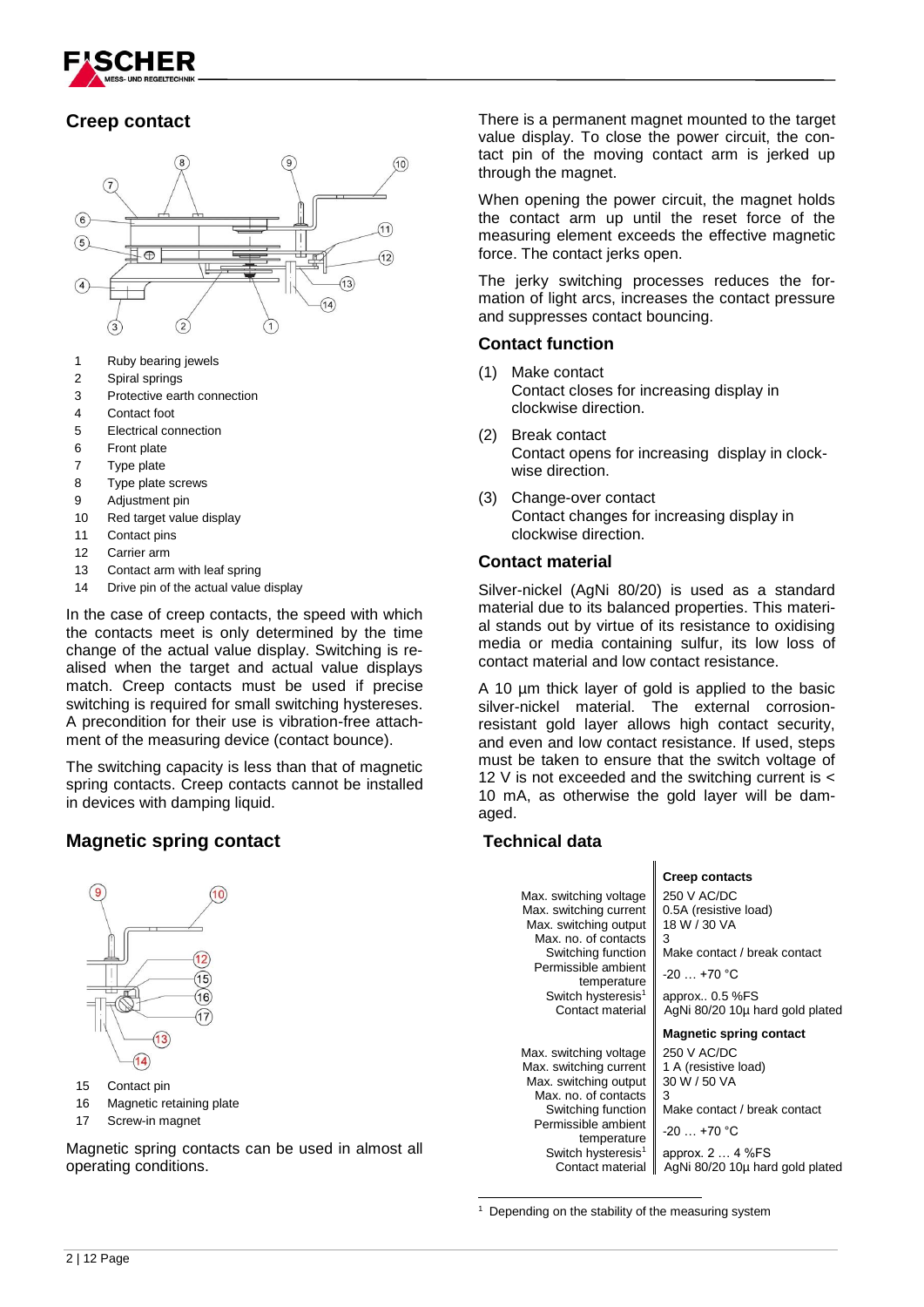

## **Inductive contact**



- 1 Ruby bearing jewels
- 2 Spiral springs
- 3 Contact foot
- 4 Electrical connection
- 5 Front plate
- 6 Type plate
- 7 Type plate screws
- 8 Adjustment pin
- 9 Red target value display
- 10 Carrier arm
- 11 Inductive slot type initiator
- 12 Metal flag
- 13 Drive pin of the actual value display

Inductive signal generators are designed like standard contacts. Instead of the mechanical contact, an inductive slot type initiator is mounted, into which a metal flag moves during switching.

The slot type initiator is located on the target value display and the metal flag is mounted to the actual value display. There is an oscillator in the slot type initiator. As long as the metal flag does not enter the slot, the oscillating circuit is undamped. The internal resistance is relatively low.

If the metal flag enters the air gap of the slot type initiator, its oscillating circuit is damped. The internal resistance increases and the resulting change in the signal current is the input signal for the insolating unit.

Inductive limit switches can be used as operating equipment in explosive areas (zones 1 and 2). However, they may only be operated in conjunction with suitable isolating units that satisfy the European standards DIN EN 60079-0 and DIN EN 60079- 11, and the NAMUR recommendations DIN EN 60947-5-6.

## **Contact function**

In the case of inductive contacts, the switch function is not only determined by the slot type initiator but also by the switch amplifier.



When the target value is exceeded, the metal flag moves in. The initiator is damped. The signal current drops to ≤ 1 mA and is therefore quasi interrupted.



When the target value is exceeded, the metal flag moves out. The initiator is undamped. A signal current of ≥ 3mA flows.

### **Technical data**

Rated Voltage  $\begin{array}{|c|c|} 8 \vee \text{DC} \\ \text{ting voltage U}_B & 5 ... 25 \vee \end{array}$ Operating voltage  $\check{U}_B$  5 ... 2<br>Insulation voltage 500V Insulation voltage Admissible ambient  $t$ emperature  $\vert \cdot 20 \ldots +70$  °C

Initiator undamped  $\parallel$  ≥ 3 mA Initiator damped  $\leq 1$  mA<br>*i*tching precision approx.. 0.5 %FS Switching precision Self-inductance 29 uH Self-capacitance 20 nF

**Inductive contact**

Design NAMUR (DIN EN 60947-5-2) Ex identification |  $\parallel$  II 1 G Ex ia IIC T6 II 2 G Ex ia IIC T6 EC type testing  $\parallel$  PTB 99 ATEX 2219 X

Switching function Make contact (DC pnp)

## **Class precision**

As the mobile parts of the limit switch need to be moved by the measuring system, this has a slight influence on the measuring accuracy despite careful selection of materials and correct storage.

In compliance with DIN 16085, this additional deviation of 50% caused by the limit switch may not exceed the defined class precision.

### **Use of contacts in devices filled with liquid**

Creep contacts cannot be installed in devices with damping liquid.

It is technically possible to use magnetic spring contacts in devices filled with liquid; however, the light arc that is unavoidably created during switching burns some of the liquid every time a switch process is carried out, which in turn causes discoloration. Also, the liquid fosters contact burning and therefore impacts on the life span of the limit switch.

It is therefore advisable to only install inductive limit switches in measuring devices filled with liquid.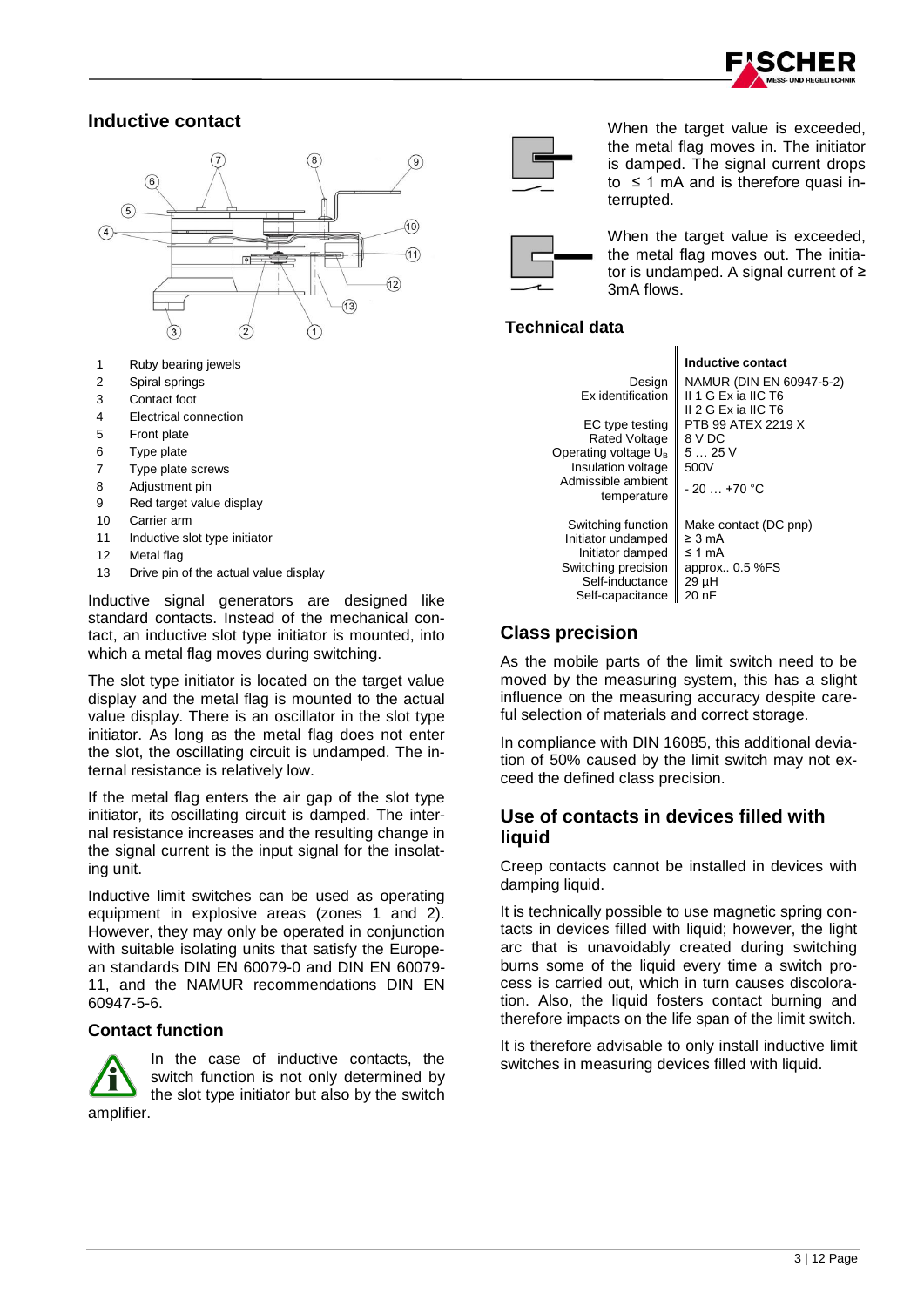

## **Electrical connection**

All measuring devices with installed limit switches are wired in a cable socket attached to the side of the casing of the measuring device.



| Number of terminals                       | $6 + PE$                         |
|-------------------------------------------|----------------------------------|
| Max. cable cross-section                  | 1.5 mm <sup>2</sup>              |
| Protection class as per<br><b>IEC 529</b> | IP 65                            |
| Cable screw connection                    | M <sub>20</sub> x <sub>1.5</sub> |
| Casing material                           | Polyamide 6                      |
|                                           |                                  |

### **Creep and magnetic spring contacts**



C Magnetic spring contact

#### **Contact assignment**

The contacts are assigned to the target value displays from left to right.

#### For 2 contacts:

| Contact 1 | left target value display  |
|-----------|----------------------------|
| Contact 2 | right target value display |

#### For 3 contacts:

| Contact 1 | left target value display   |
|-----------|-----------------------------|
| Contact 2 | middle target value display |
| Contact 3 | right target value display  |

#### All information for increasing display in clockwise direction.

| <b>Type</b>                 | Contact      |              |                      | <b>Connections</b>                                        |                     |  |  |
|-----------------------------|--------------|--------------|----------------------|-----------------------------------------------------------|---------------------|--|--|
|                             | Qty          | No.          | <b>Function</b>      | <b>Limit switch</b>                                       | <b>Cable socket</b> |  |  |
| S <sub>100</sub> A<br>M100A | $\mathbf{1}$ | 1            | Make contact         | $\bigoplus$<br>4<br>$\mathbf{1}$<br>$\overline{\oplus}$   | $1 \oplus$<br>4     |  |  |
| S200A<br><b>M200A</b>       | 1            | $\mathbf{1}$ | <b>Break contact</b> | $\circledast$<br>4<br>$\mathbf{1}$<br>$\overline{\oplus}$ | ⊕                   |  |  |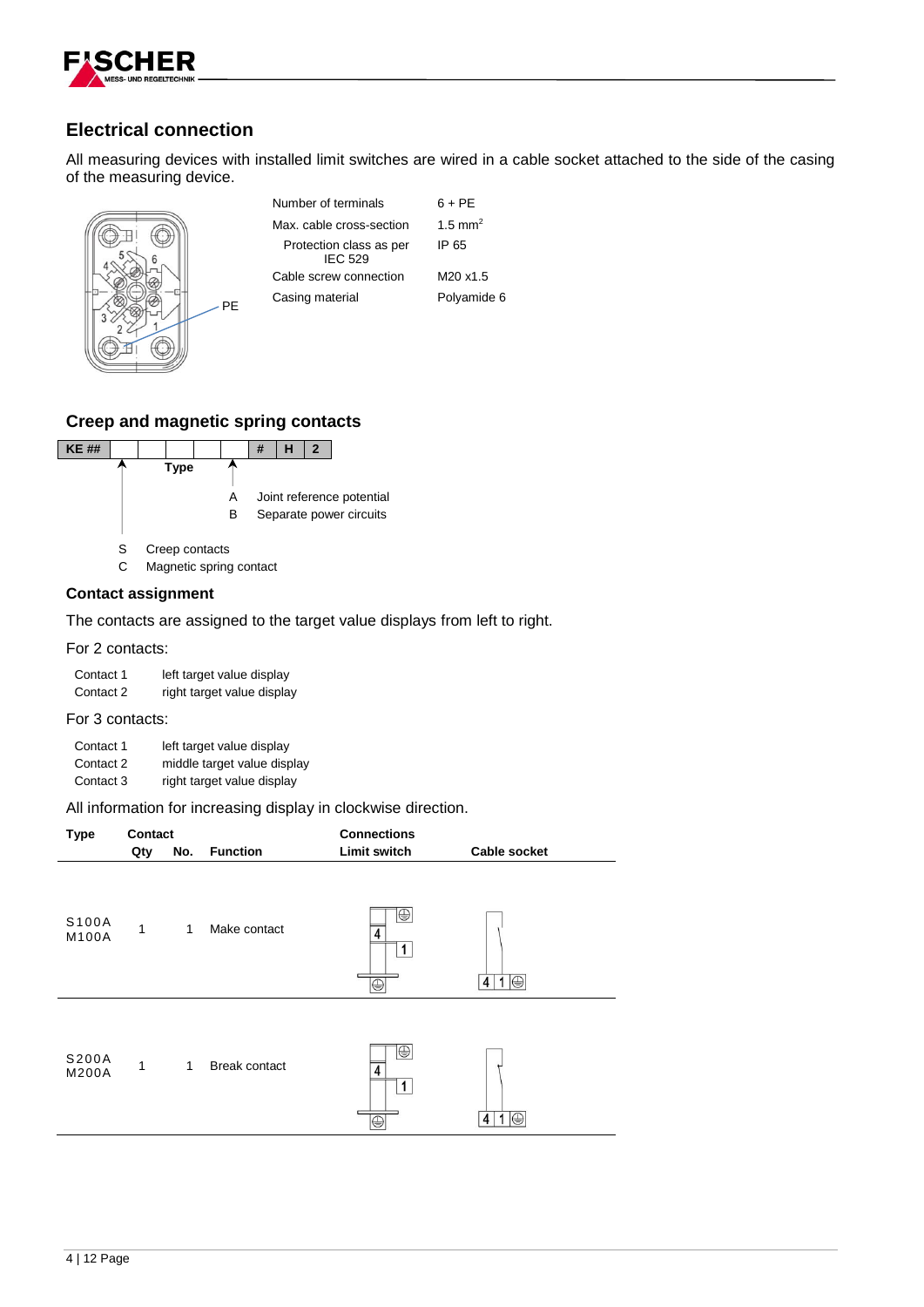

| <b>Type</b>           | Contact<br>Qty<br>No.                            | <b>Function</b>                                                      | <b>Connections</b><br>Limit switch                                          | Cable socket                              |
|-----------------------|--------------------------------------------------|----------------------------------------------------------------------|-----------------------------------------------------------------------------|-------------------------------------------|
| S300A<br>M300A        | $\mathbf{1}$<br>1                                | Change-over<br>contact                                               | 4<br>$\vert$ 1<br>$\overline{2}$<br>$\oplus$                                | $1 2  \oplus$<br>4                        |
| S110A<br>M110A        | 1<br>$\overline{c}$<br>$\overline{2}$            | Make contact<br>Make contact                                         | ▣<br>4<br>$\vert$ 2<br>1<br>$\overline{\oplus}$                             | $4 1 2  \oplus$                           |
| S220A<br><b>M220A</b> | $\mathbf{1}$<br>$\overline{2}$<br>$\overline{2}$ | <b>Break contact</b><br><b>Break contact</b>                         | $\circledcirc$<br>4<br>$\overline{2}$<br>1<br>$\bigoplus$                   | $2$ <sup><math>\oplus</math></sup><br>4 1 |
| S120A<br>M120A        | 1<br>$\overline{\mathbf{c}}$<br>$\overline{2}$   | Make contact<br><b>Break contact</b>                                 | $\circledcirc$<br>4<br>$\overline{2}$<br>1<br>$\overline{\oplus}$           | $1 2 \circledcirc$<br>4                   |
| S210A<br>M210A        | 1<br>$\overline{2}$<br>$\overline{2}$            | <b>Break contact</b><br>Make contact                                 | $\textcircled{\scriptsize\textcircled{\#}}$<br>4<br>$\boxed{2}$<br>1<br>⊕   | 2 <sup>2</sup><br>4 1                     |
| S111A<br>M111A        | $\mathbf{1}$<br>3<br>$\boldsymbol{2}$<br>3       | Make contact<br>Make contact<br>Make contact                         | 4<br>3 <br>$\overline{2}$<br>1<br>C<br>$\bigoplus$                          | $2 3  \oplus$<br>4 <br>1                  |
| S222A<br>M222A        | $\mathbf{1}$<br>3<br>$\boldsymbol{2}$<br>3       | <b>Break contact</b><br><b>Break contact</b><br><b>Break contact</b> | 4<br>$\overline{3}$<br>$\overline{2}$<br>1<br>$\Box$<br>$\overline{\oplus}$ | 1<br>$23 \oplus$<br>4 <sup>1</sup>        |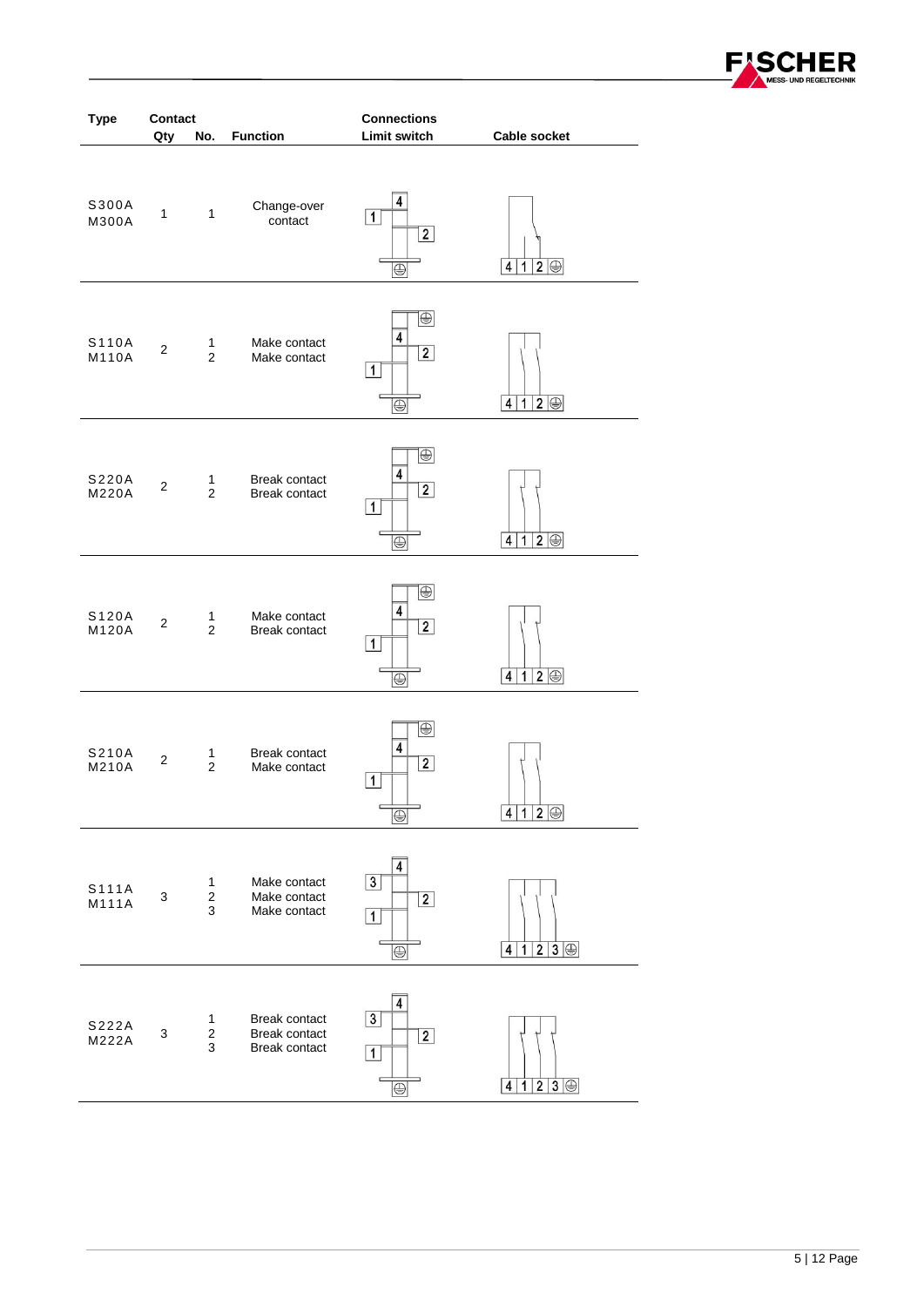

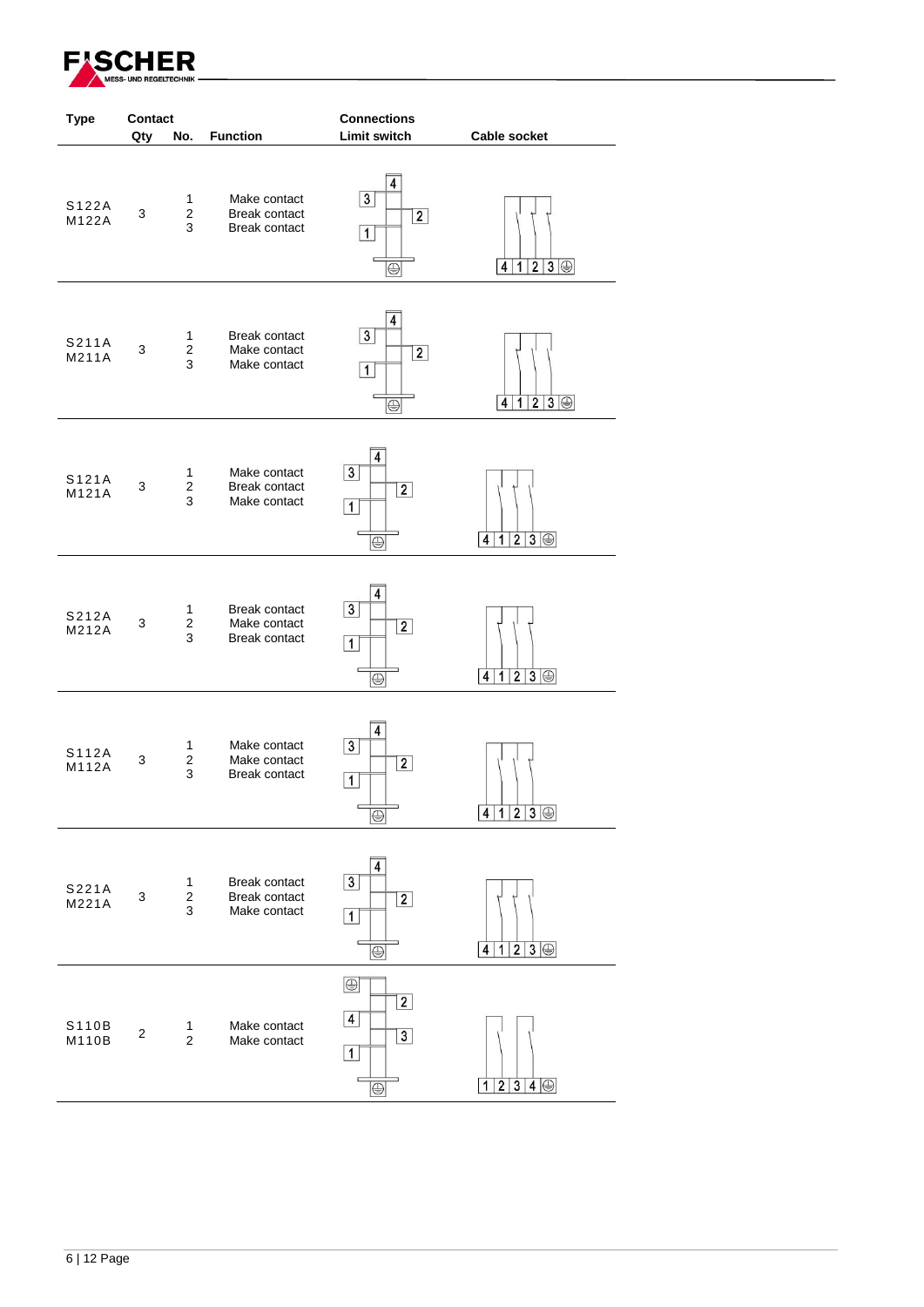

| <b>Type</b>           | Contact<br>Qty | No.                 | <b>Function</b>                              | <b>Connections</b><br><b>Limit switch</b>                                                              | <b>Cable socket</b>                             |
|-----------------------|----------------|---------------------|----------------------------------------------|--------------------------------------------------------------------------------------------------------|-------------------------------------------------|
| S120B<br>M120B        | $\overline{c}$ | 1<br>$\overline{2}$ | Make contact<br><b>Break contact</b>         | $\bigoplus$<br>$\overline{2}$<br>$\overline{4}$<br>$\overline{3}$<br>$\mathbf{1}$<br>$\bigoplus$       | $1 2 3 4  \oplus$                               |
| S210B<br>M210B        | $\overline{2}$ | 1<br>$\overline{2}$ | <b>Break contact</b><br>Make contact         | $\bigoplus$<br>$\overline{2}$<br>$\overline{4}$<br>$\mathbf{3}$<br>$\mathbf{1}$<br>$\bigoplus$         | $2 3 4 \oplus$<br>$\cdot$ 1                     |
| S220B<br><b>M220B</b> | $\overline{c}$ | 1<br>$\overline{2}$ | <b>Break contact</b><br><b>Break contact</b> | $\bigoplus$<br>$\overline{2}$<br>$\overline{4}$<br>$\mathbf{3}$<br>$\mathbf{1}$<br>$\overline{\oplus}$ | $\overline{2}$<br>$3 4  \oplus$<br>$\mathbf{1}$ |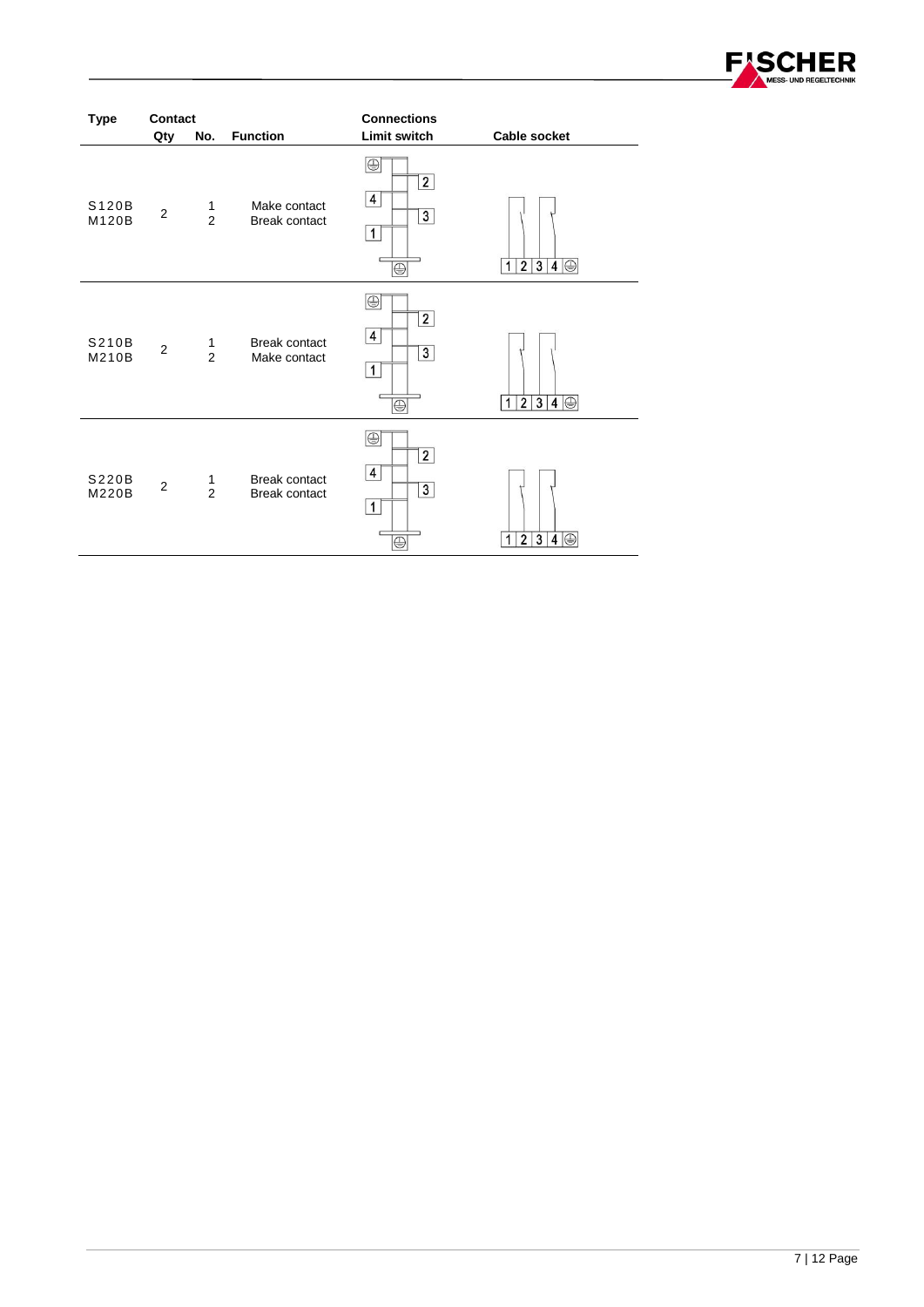

#### **Inductive contacts**



#### **Contact assignment**

| Contact 1 | left target value display  |
|-----------|----------------------------|
| Contact 2 | right target value display |

All information when target value is exceeded and increasing display in clockwise direction.

| <b>Type</b>  | Contact        |                                |                            |                   | <b>Connections</b>                                                        | Relay of the isolating unit    |                                              |  |  |
|--------------|----------------|--------------------------------|----------------------------|-------------------|---------------------------------------------------------------------------|--------------------------------|----------------------------------------------|--|--|
|              | Qty            | No.                            | Control cur-<br>rent       | <b>Metal flag</b> | <b>Cable socket</b>                                                       | No.                            | Switch behaviour (working current principle) |  |  |
| 1100C        | $\mathbf{1}$   | $\mathbf{1}$                   | $\leq 1$ mA                |                   | $12 \oplus$<br>$\ddot{}$                                                  | 1                              | Relay is energised                           |  |  |
| <b>I200C</b> | $\mathbf{1}$   | 1                              | $\geq 3$ mA                |                   | $12 \oplus$<br>$- +$                                                      | 1                              | Relay is deactivated                         |  |  |
| <b>I110C</b> | $\overline{2}$ | 1<br>$\overline{2}$            | $\leq 1$ mA<br>$\leq 1$ mA |                   | 2 3 4<br>1<br>$\ddot{}$<br>$\ddot{}$<br>×.                                | 1<br>2                         | Relay is energised<br>Relay is energised     |  |  |
| 1120C        | $\overline{2}$ | $\mathbf{1}$<br>$\overline{2}$ | $\leq 1$ mA<br>$\geq 3$ mA |                   | 234<br>$\mathbf{1}$<br>$\ddot{}$<br>$\ddot{}$<br>$\overline{\phantom{a}}$ | 1<br>$\overline{\mathbf{c}}$   | Relay is energised<br>Relay is deactivated   |  |  |
| <b>I210C</b> | $\overline{c}$ | $\mathbf{1}$<br>$\overline{2}$ | $\geq 3$ mA<br>$\leq 1$ mA |                   | $1 2 3 4$ $\oplus$<br>$- +$<br>$\ddot{}$                                  | 1<br>2                         | Relay is deactivated<br>Relay is energised   |  |  |
| <b>I220C</b> | $\overline{2}$ | $\mathbf{1}$<br>$\overline{2}$ | $\geq 3$ mA<br>$\geq 3$ mA |                   | $1 2 3 4 \oplus$<br>$- + - +$                                             | $\mathbf{1}$<br>$\overline{2}$ | Relay is deactivated<br>Relay is deactivated |  |  |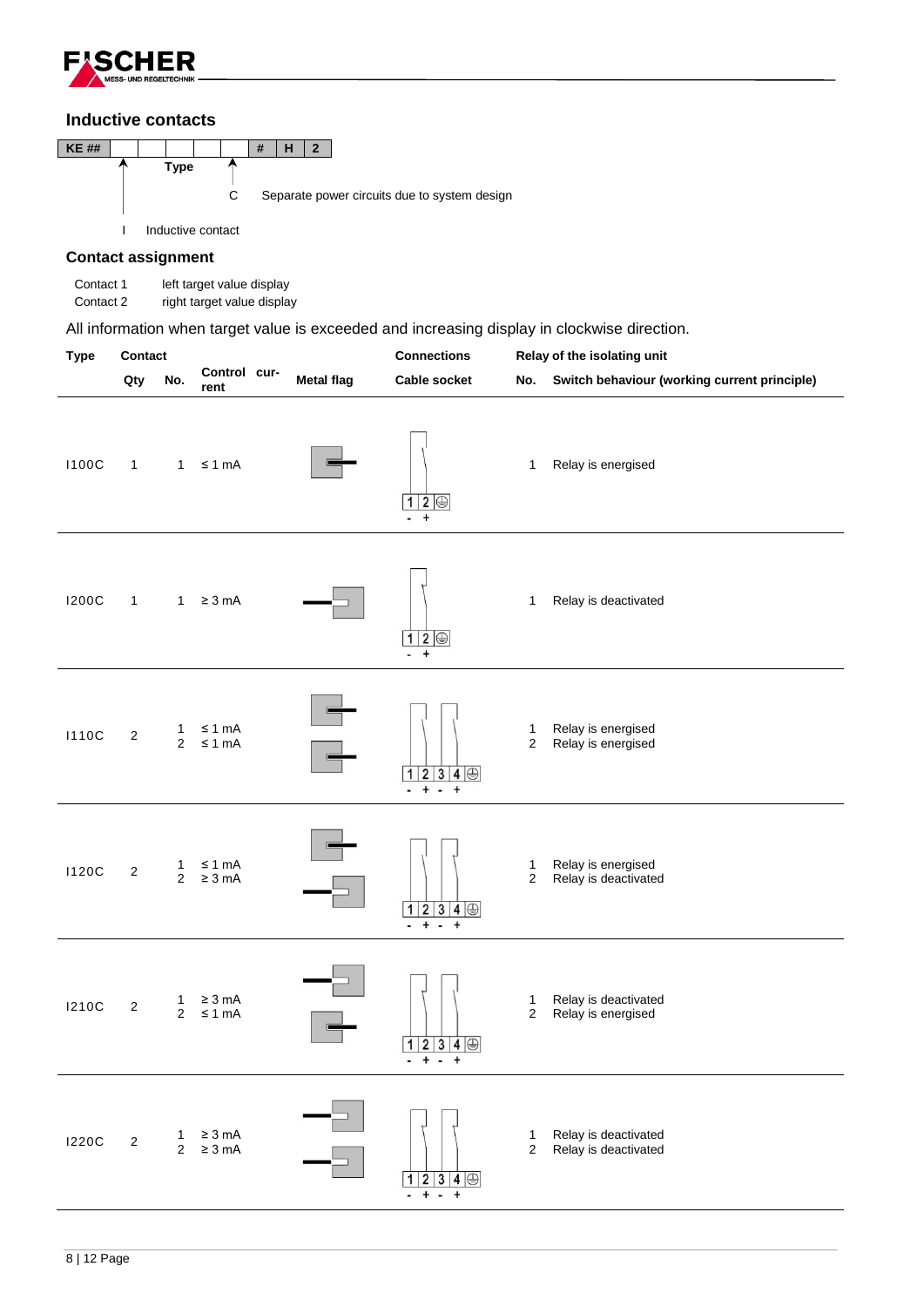

## **Connection of isolating unit amplifier TS500Ex**



## **Accessories**

| Item no. |  |
|----------|--|
| 05003065 |  |
| 05003066 |  |

**Internal Internal Internal Internal Internal Internal Internal Internal Internal Internal Internal Internal Internal Internal Internal Internal Internal Internal Internal Internal Internal Internal Internal Internal Inter** 

Isolating unit amplifier TS500Ex-ia-1R-5 1 Channel with relay output 05003066 Isolating unit amplifier TS500Ex-ia-2R-5 2 Channel with relay output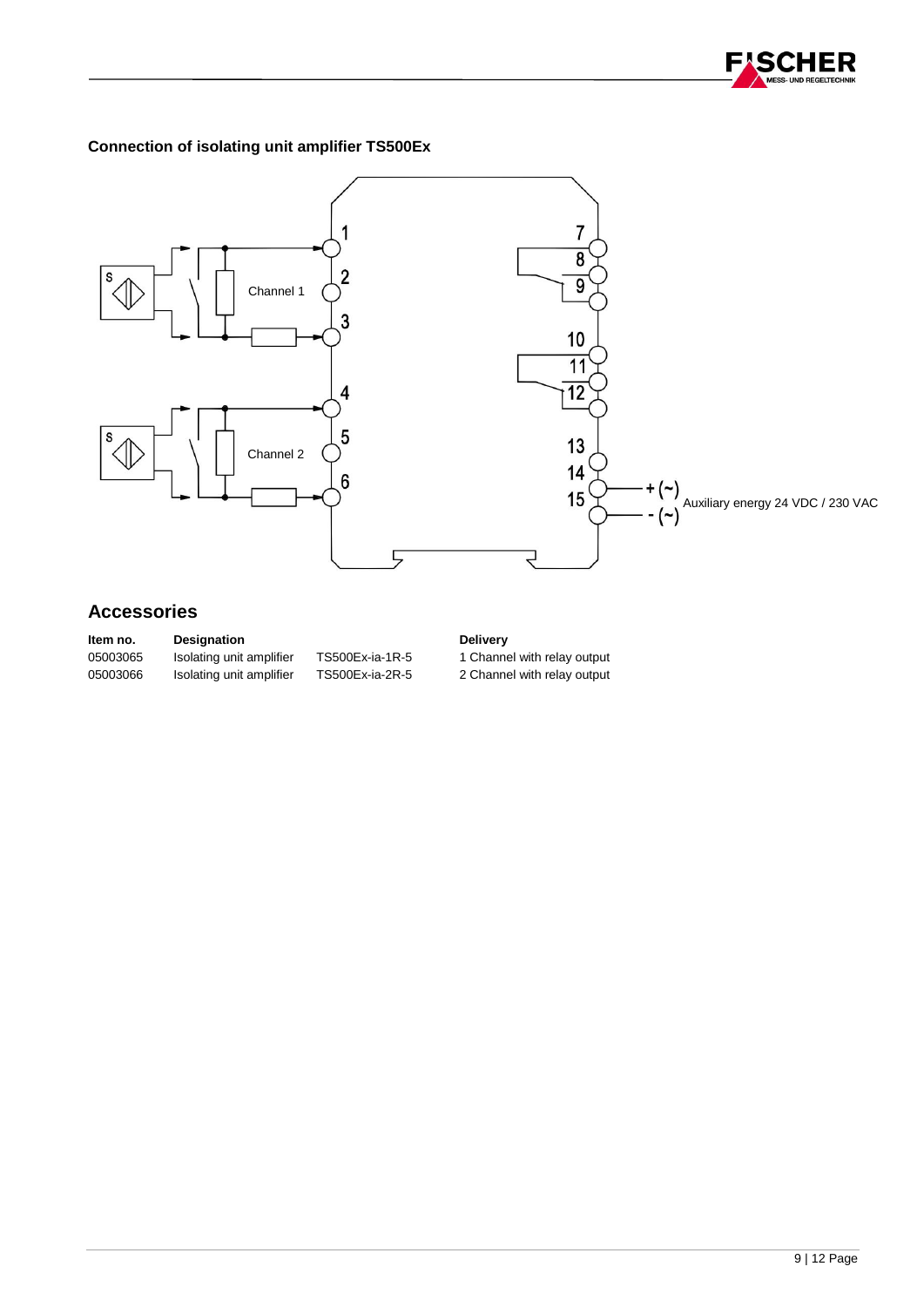

## **Order Codes**

# **Electrical auxiliary devices**

| <b>Contacts</b>            | <b>Type KE</b> |   |   |   |   |             | н | $\mathbf{2}$ |
|----------------------------|----------------|---|---|---|---|-------------|---|--------------|
| <b>Nominal size</b>        |                | 0 |   |   |   |             |   |              |
| <b>Limit switch</b>        |                |   |   |   |   |             |   |              |
| <b>Contact function</b>    |                |   |   |   |   |             |   |              |
| <b>Contact 1</b>           |                |   | 1 |   |   |             |   |              |
| Contact 2                  |                |   |   | 2 |   |             |   |              |
| Contact 3                  |                |   |   |   | 2 |             |   |              |
| <b>Switching mechanism</b> |                |   |   |   |   |             |   |              |
| <b>Contact material</b>    |                |   |   |   |   | 0<br>3<br>4 |   |              |
| Design                     |                |   |   |   |   |             |   |              |
| <b>Torque</b>              |                |   |   |   |   |             |   | -2           |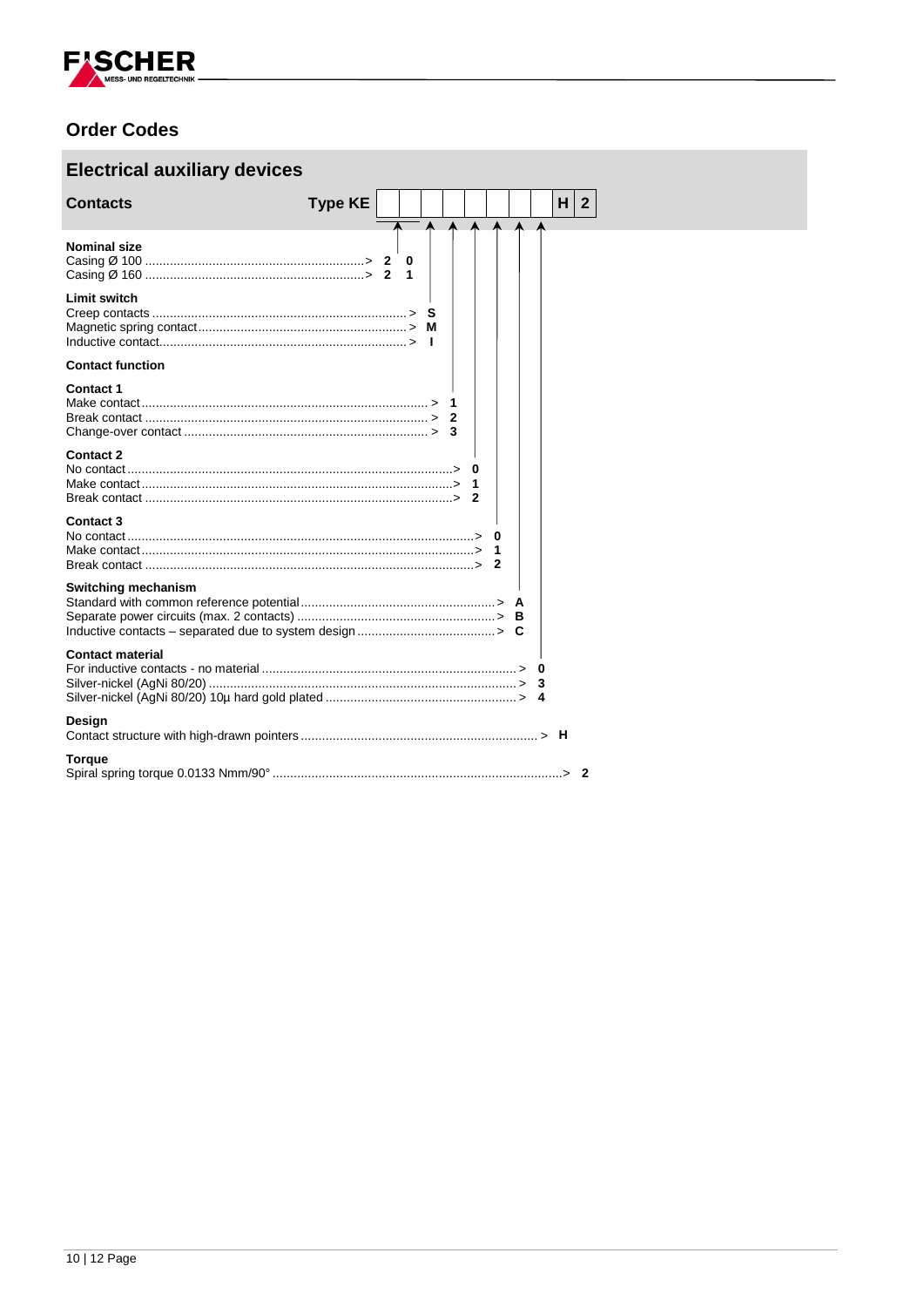